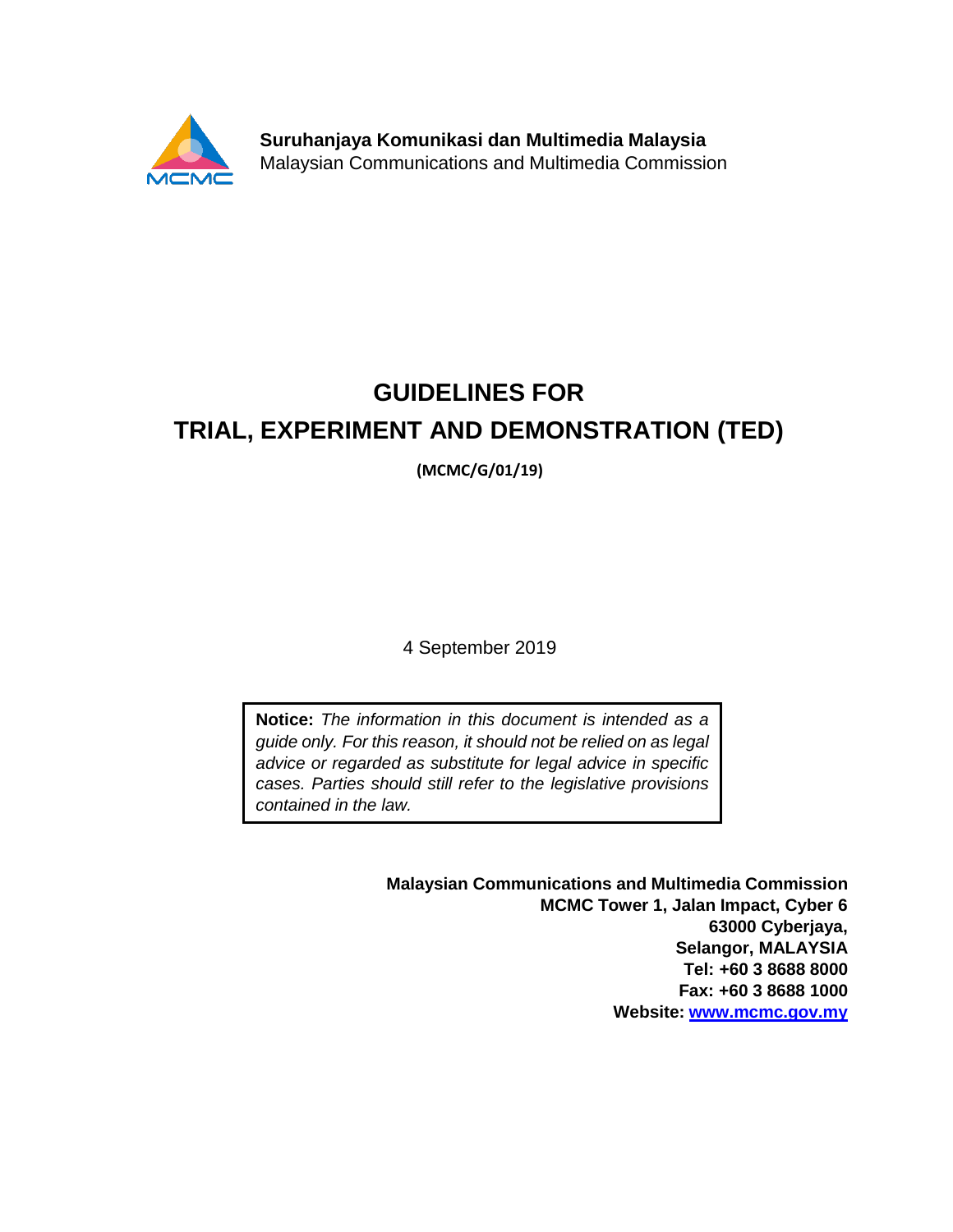# **MALAYSIAN COMMUNICATIONS AND MULTIMEDIA COMMISSION GUIDELINES FOR TRIAL, EXPERIMENT AND DEMONSTRATION (TED)**

# **1.0 BACKGROUND**

- 1.1 The communications and multimedia industry is highly dynamic. In order to sustain, the industry needs to continuously innovate more efficient, better and cheaper services or products.
- 1.2 Innovation process involves research, development, trial and error. In promoting and facilitating this process, Malaysian Communications and Multimedia Commission (MCMC) may provide some regulatory flexibility (e.g. usage of non-standard apparatus, equipment or device; from licensing and quality of service requirement) and temporary usage of spectrum, subject to an approval on a case-by-case basis.
- 1.3 This Guidelines for Trial, Experiment and Demonstration (the "Guidelines") lays down the general procedures for reference in which an approval can be obtained.

# **2.0 SCOPE**

- 2.1 Approval for trial, experiment and demonstration ("Activities") is only required if the Activities are within the regulatory purview of MCMC under the Communications and Multimedia Act 1998 and its subsidiary legislations (hereinafter collectively referred to as the "CMA").
- 2.2 An approval will have the effect of an authorisation by MCMC where such authorisation is required, though, it is still subject to other relevant laws within the purview and jurisdiction of other relevant authorities.
- 2.3 As a guidance, the following types of Activities may not fall within the scope of the Guidelines:
	- a. use of certified<sup>1</sup> apparatus, equipment or device where there would be no concerns on interference, safety, security and interoperability;
	- b. does not involve the use of spectrum where there could be concerns on interference, safety, security and interoperability issues;
	- c. where there is no regulatory flexibility or assistance required (e.g. by a valid licence<sup>2</sup> / assignment<sup>3</sup> holder, where the Activities is within the scope of the rights conferred by the licence / assignment);
	- d. involving only pure commercial matters (i.e. non-technical) within applicant's own business risk assessment and consideration; and
	- e. does not involve the provision of service to end user where there could be concerns on customers' protection and network / data security.

<sup>1</sup> Under the Communications and Multimedia (Technical Standards) Regulations 2000.

<sup>&</sup>lt;sup>2</sup> Network Facilities Provider, Network Services Provider, Applications Services Provider or Content Application Services Provider licence.

<sup>3</sup> Spectrum Assignment, Apparatus Assignment or Class Assignment.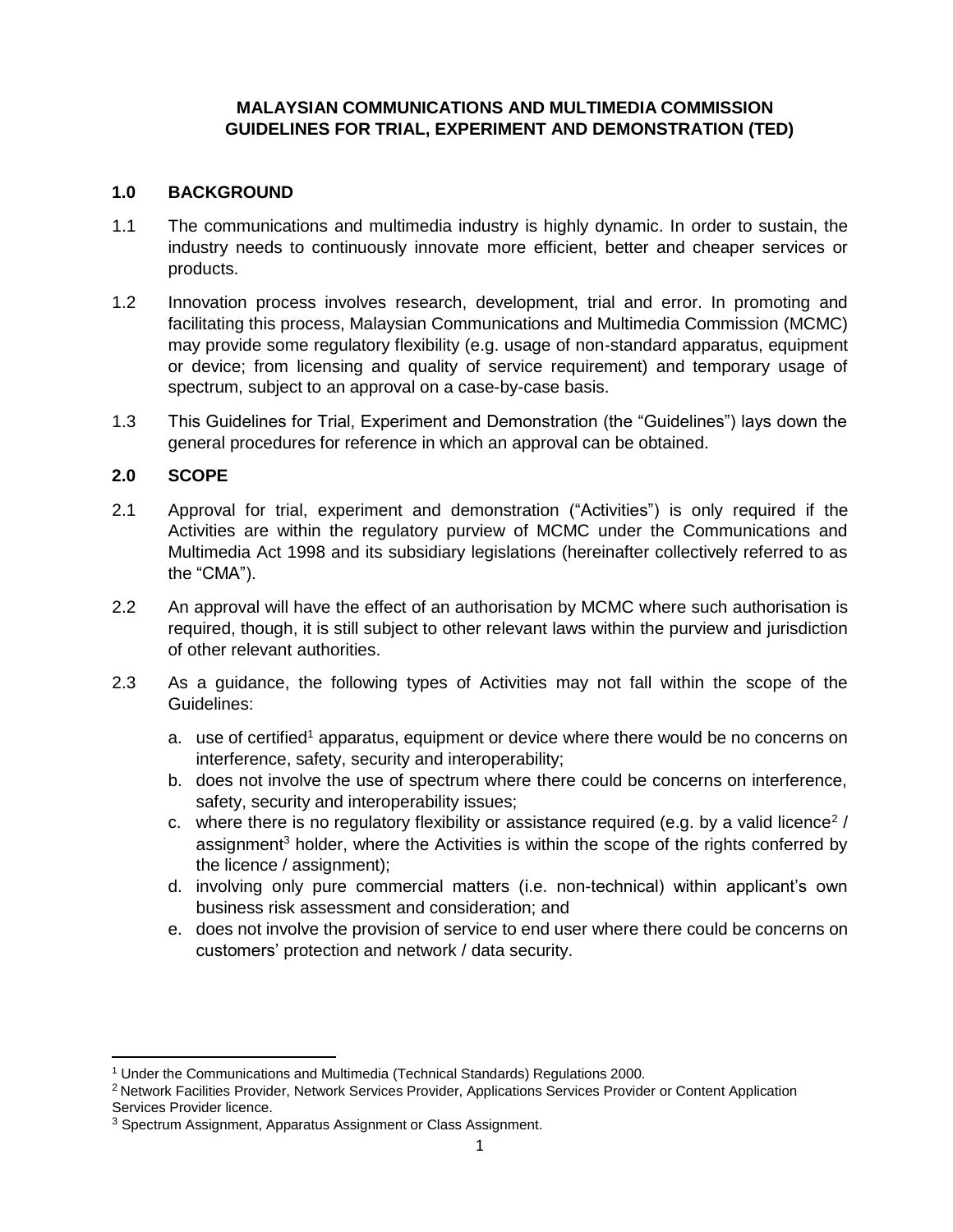NOTE: Although the above are outside of the scope of the Guidelines, they may still be governed under other existing laws and regulations (e.g. existing technical standard; assignment or licence requirements / conditions<sup>4</sup>).

# **3.0 DEFINITION**

Notwithstanding any reference used by the applicant (e.g. proof of concept, field / technical trial, pilot study, showcase, etc.), only Activities falling within the following definitions would require approval under the Guidelines:

**"Experiment"** involves testing of any non-standard<sup>5</sup> communications apparatus, equipment or device over a specific period of time and confined to a specific laboratory environment.

"**Demonstration"** involves operationalisation for the purpose of exhibition of any nonstandard communications apparatus, equipment or device over a specific period of time and confined to a specific and limited geographic location.

**"Trial"** means operationalisation for the purpose of evaluation of any communications apparatus, equipment or device, that is either non-standard, or by a person unauthorised by valid licence; over a specific period of time and confined to a specific and limited geographic location. If the trial involves provision of service to end user, it will be limited by number or location, and no charges may be imposed.

### **4.0 GUIDELINES**

# 4.1 **Eligibility**

Any person or entity, local or foreign, who has a reasonable purpose to conduct the Activities in Malaysia may apply; including licensees, potential licensees, consultants, commercial / academic researchers, developers and / or fabricators / manufacturers.

#### 4.2 **Approval**

- a. The Activities may involve 3 types of approval as follows:
	- i. approval to use spectrum;
	- ii. approval to use any non-standard communications apparatus, equipment or device ("Special Approval"); and / or
	- iii. approval to perform the Activities ("Activity Approval").
- b. Approval to use spectrum:

For the use of spectrum, unless the applicant is an existing assignment holder and the Activities is within the scope of the spectrum right; or using spectrum under Class Assignment; an Apparatus Assignment ("AA") to use the spectrum is required. Please refer to the Guidelines for Apparatus Assignment<sup>6</sup> for further information.

<sup>4</sup> Some activity would require a valid licence under the CMA.

<sup>5</sup>For the purpose of the Guidelines, "non-standard" means non-availability of standards or non-compliance with standards under the Communications and Multimedia (Technical Standards) Regulations 2000.

<sup>&</sup>lt;sup>6</sup> Please visit: <https://www.mcmc.gov.my/spectrum/assignment-of-spectrum>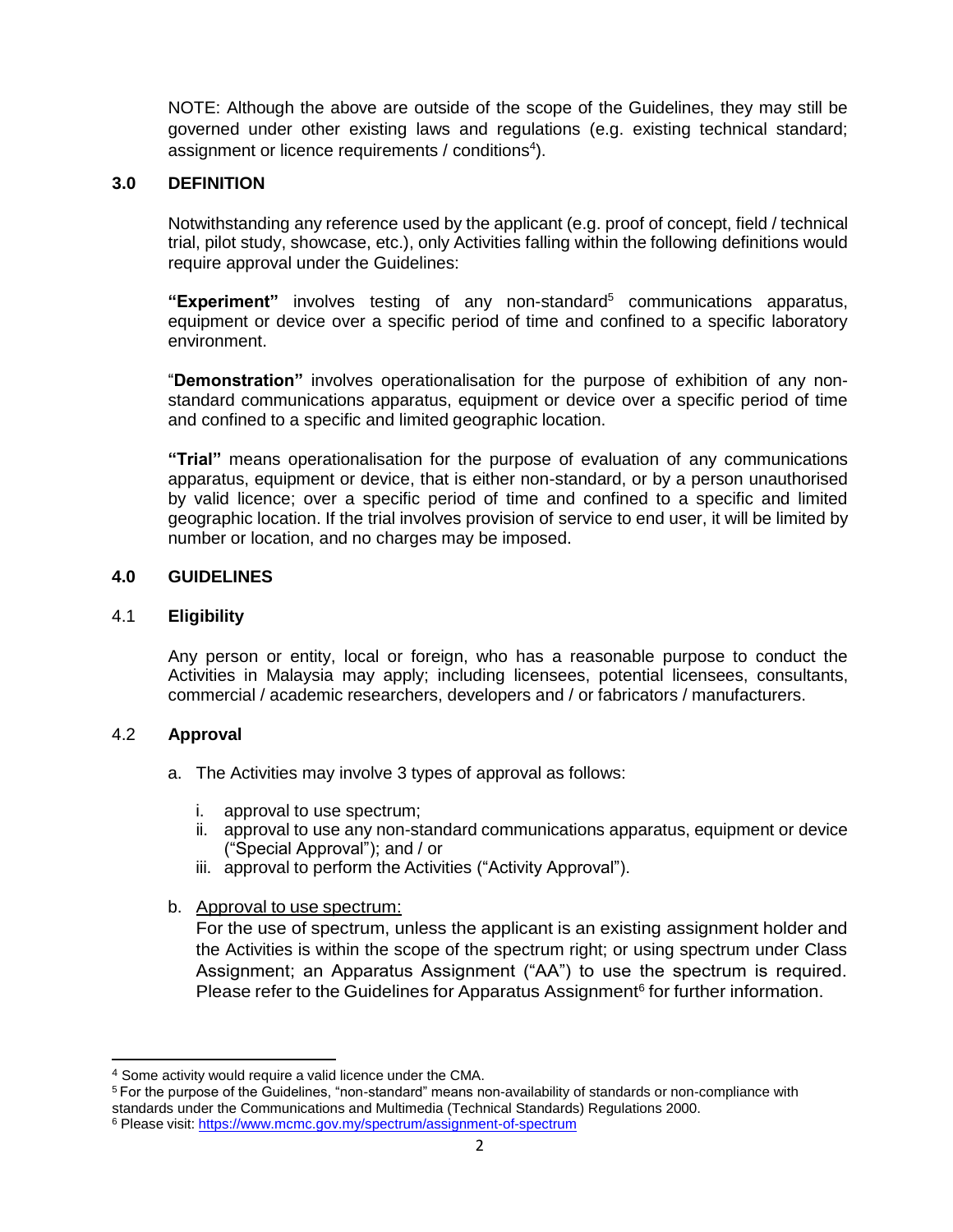c. Special Approval:

For the use of non-standard communications apparatus, equipment or device, the Communications and Multimedia (Technical Standards) Regulations 2000 ("Technical Standards Regulations") would require a Special Approval, either by MCMC or the registered certifying agency (i.e. SIRIM) as the case may be<sup>7</sup>.

- d. Activity Approval:
	- i. Most Activities would only require AA and / or Special Approval. An Activity Approval is only applicable to Activities requiring other regulatory flexibility or exemption within the purview of MCMC (e.g. from complying with any regulatory provisions such as licensing requirement). It shall only be granted for exceptional cases with strong justification on a case-by-case basis.
	- ii. Where granting of Activity Approval is not appropriate, MCMC will guide the applicant in aligning the activity with the relevant regulatory requirements instead (e.g. advise the applicant to apply for the necessary licence).
- e. As a guidance, MCMC may approve an application based on the following considerations:
	- i. that it may contribute to the improvement of any technology, business process, product or service;
	- ii. that it is in an ordinary course of research, development or education purposes; or
	- iii. that it would be in the national or public interest; and
	- iv. that the benefit, outweighs the detrimental risk (if any).
- f. MCMC may grant an approval subject to any conditions deemed necessary.

# 4.3 **Duration**

- a. The Activities must be for a fixed duration, which shall not exceed twelve (12) months. The period may be extended, either once or cumulatively, for a maximum period of six (6) months based on evaluation and discretion of MCMC.
- b. Where spectrum is required, the maximum duration allowed for the AA is twelve (12) months, which may also be extended as the case may be, either once or cumulatively, for a maximum of six (6) months via variation or fresh application in accordance with the Communications and Multimedia (Spectrum) Regulations 2000 ("Spectrum Regulations").
- c. As a guidance, the trial and experiment shall be based on the applicant's requirement. For demonstration, the period shall be based on the showcase, exhibition or conference period.

 $7$  As provided under subregulation 19(3) of the Technical Standards Regulations. For further information, please visit: <https://www.skmm.gov.my/communications-equipment/certification-of-communications-equipment>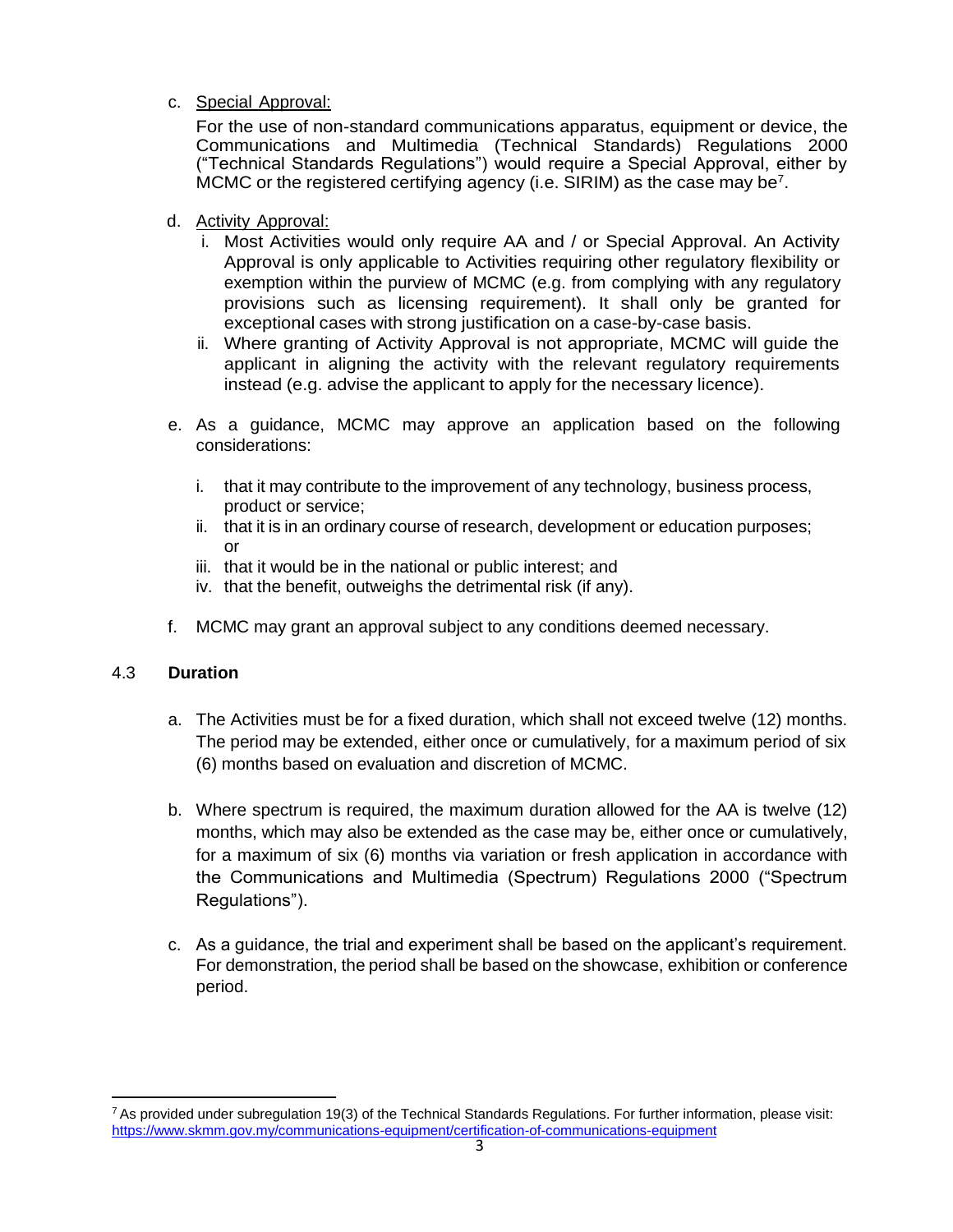NOTE: Any application for an extension may be considered based on MCMC's evaluation of the report of the Activities (under paragraph 4.6) and the justification for the extension<sup>8</sup>.

# 4.4 **Fees**

- a. There is no fee for an application or approval. However, there are fees for the application and issuance of AA; and for the registration of non-standard apparatus, equipment or device with the registered certifying agency. Nevertheless, MCMC reserves the right to impose any fee should there be any reasonable circumstances to do so.
- b. Fees for the AA shall be as specified in the First and Second Schedule of the Spectrum Regulations<sup>9</sup>.

# 4.5 **Participation of MCMC**

MCMC personnel shall be allowed to participate, observe or monitor the Activities where it is necessary or required, pursuant to the roles and functions of MCMC provided under the CMA.

# 4.6 **Reporting requirement**

- a. A report on the result, outcome or findings of the trial and experiment, including any issues faced and the resolutions, shall be submitted to MCMC within 30 days from the conclusion or expiry (whichever earlier) of the Activities.
- b. Additionally, the Activities may be subjected to any other reporting requirements (e.g. one-off, ad hoc or periodic status / progress reporting) whenever necessary, in accordance to the frequency and format specified by MCMC (for example, MCMC's 5G Demonstration Project-Call for Collaboration<sup>10</sup>).
- c. MCMC reserves the right to request further details if necessary, particularly on spectrum interference or other matters involving safety, security and interoperability (e.g. affecting other equipment). Failure to provide the report may result in the termination of the approval and / or applicant not being considered for future applications.

# 4.7 **Trial involving provision of service**

- a. Where a trial involves the provision of service to end user, it shall be limited either by number or location approved by MCMC. The service provision shall be on a noncommercial basis with no charges; and the end user participation shall be on a voluntary basis.
- b. The end user shall be informed of the nature of trial (e.g. temporary for trial purposes, non-commercial, may not meet the quality of service requirements, etc.) and that there

<sup>&</sup>lt;sup>8</sup> For extension by way of fresh application of AA, the application must be made 60 days prior to the expiry date, together with the report.

<sup>&</sup>lt;sup>9</sup> The minimum fees for AA is 3 months, regardless of the actual Activities being lesser in duration.

<sup>10</sup> Please refer to: <https://www.mcmc.gov.my/skmmgovmy/media/General/pdf/Appendices.pdf>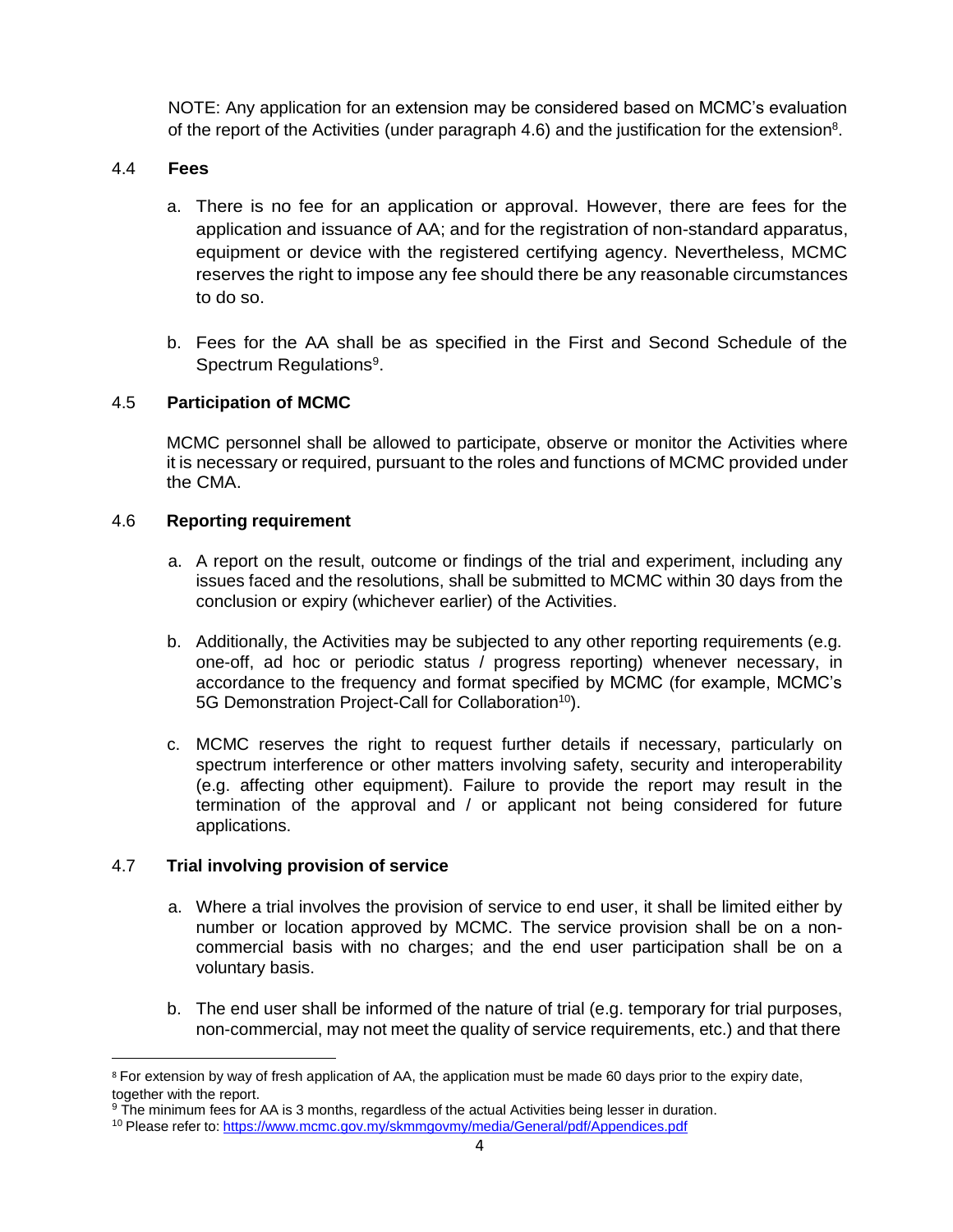is no obligation to subscribe to such service should it be subsequently launched commercially.

- c. While the trial may be exempted from having to comply with quality of service requirement, the end user shall be treated in a reasonable manner at all times.
- d. For the purpose of this Guidelines, "end user" means the third party using the service during trial period. It may include the public or another facility / service provider, but does not include the facility / service provider undertaking the trial collaboratively with the applicant.

### 5.0 **GENERAL**

### 5.1 **Spectrum**

- a. Activities involving spectrum may not be implemented within the same geographical area that has an existing service of the same nature, unless it is to be undertaken with a critical and strategic justification.
- b. The use of spectrum in the Activities must not cause any interference to, and will not be protected from the interference of, any existing authorised services.
- c. The AA granted shall be used only for the purposes of the Activities subject to the Spectrum Plan, Spectrum Regulations and the conditions imposed (if any).
- d. For trial, the AA certificate will be issued during commissioning of the duly installed apparatus, equipment, device or system where MCMC personnel is required to witness.

#### 5.2 **Safety and security**

- a. The applicant shall ensure the safety and security of the Activities, particularly, from causing any harm or damage to end user, the public or other third party equipment / property (which is not part of the Activities).
- b. The applicant shall assess the risk involved in the Activities; and shall take all necessary measures to ensure that any potential adverse impact is manageable.
- c. The applicant shall be solely liable for any harm or damage caused. The applicant may take the appropriate insurance coverage for the Activities to ensure sufficient coverage protection.

#### 5.3 **Cessation and termination**

- a. The Activities shall, unless extended, cease upon the expiry of the approval, or upon early termination by MCMC where there is a reasonable ground to do so (e.g. breach of approval conditions, interference issues, etc.).
- b. MCMC shall not be liable for any costs (e.g. decommissioning, dismantling, removal of equipment) or loss suffered by the applicant or any other party as result of the cessation or termination.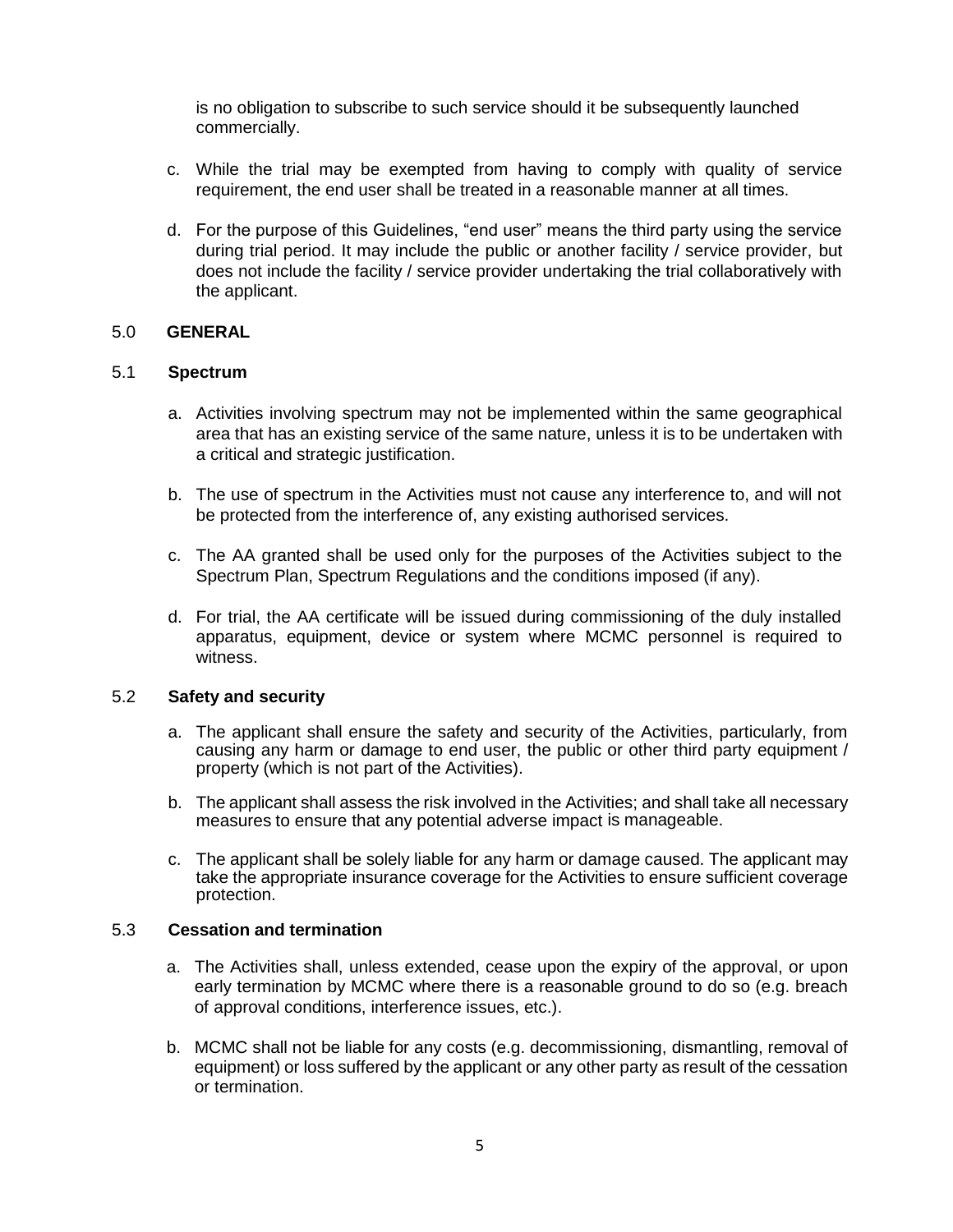# 5.4 **Approval only for purposes of the Activities**

- a. The approval shall not be interpreted or construed in any way as an approval or indication of future approval from MCMC that any licence will be issued or the spectrum being available or will be assigned after the conclusion / expiry of the Activities.
- b. If the applicant decides to operationalise the system or launch the service commercially in the future, appropriate licence and / or spectrum under the CMA shall be obtained accordingly.

# 5.5 **Confidentiality**

Any information shared between MCMC and the applicant for any purposes under the Guidelines is treated as confidential and shall not be disclosed to another party except with MCMC or the applicant's consent (as the case may be) or when required by law.

# 6.0 **APPLICATION PROCESS**

6.1 All applications shall be made via letter to the:

**Head, Technology and Standards Division Malaysian Communications and Multimedia Commission MCMC HQ Tower 1, Jalan Impact Cyber 6, 63000 Cyberjaya, Selangor, MALAYSIA**

# **Email: tdd.group@mcmc.gov.my**

- 6.2 As a guidance, the application letter shall specify the intended request (i.e. approval for "trial", "experiment" or "demonstration"), and should include the following details with the relevant supporting documents:
	- a. Details of applicant<sup>11</sup>
	- b. Objective / scope of trial, experiment or demonstration
	- c. Location of the Activities
	- d. Technology / standard involved
	- e. Equipment technical specification
	- f. Network configuration
	- g. Coverage map (only applicable to trial)
	- h. Duration and time line
	- i. Potential risk / interference (if spectrum is involved) and mitigating measures
	- j. Sampling size and category
	- k. Data collection method

<sup>&</sup>lt;sup>11</sup> Including proof of identity (e.g. copy of identification card, passport or certified true copy of business registration document, as the case maybe). A foreign person/entity requires a local office or local authorised representative for the purposes of discharging the obligations under the approval and settling the payment of any applicable fees (e.g. AA)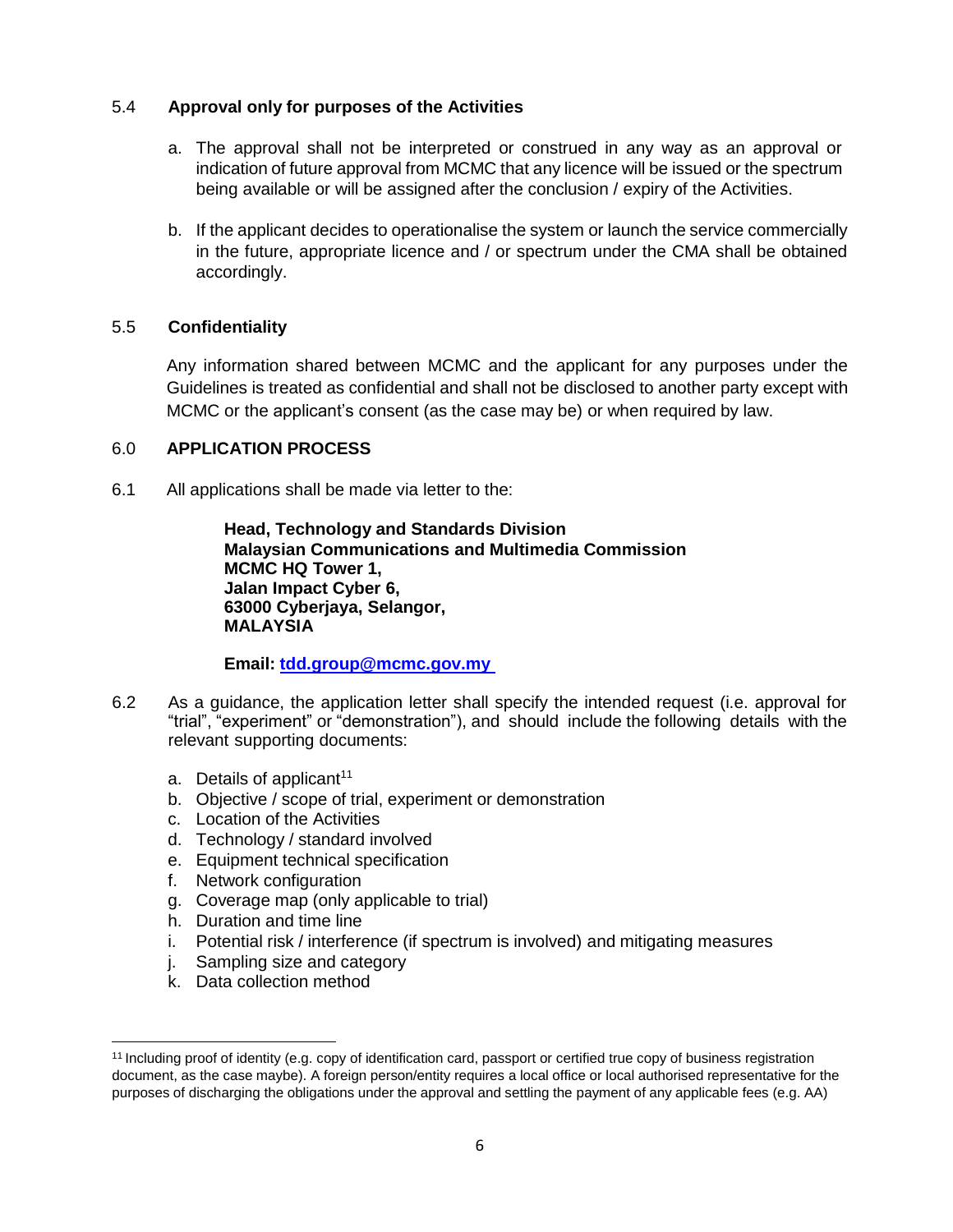NOTE: Please refer the **Appendix** for the brief process flow as reference.

# 6.3 **Category and status of applicant**

Applicant will need to specify its nationality status (i.e. local / foreign), licence category (i.e. Network Facility Provider (NFP), Network Service Provider (NSP), Application Service Providers (ASP), Content Application Service Provider (CASP) or non-licensee), the personal or organization category, such as individual, vendor, university, manufacturer, etc.

#### 6.4 **Further information**

MCMC may request further information to facilitate the assessment of the application.

### 6.5 **Enquiry**

For any enquiry about the Guidelines and application process, please contact MCMC's **Technology and Standards Division (TSD)** at **+603 8688 8000** or by email at [tdd.group@mcmc.gov.my.](mailto:%20tdd.group@mcmc.gov.my)